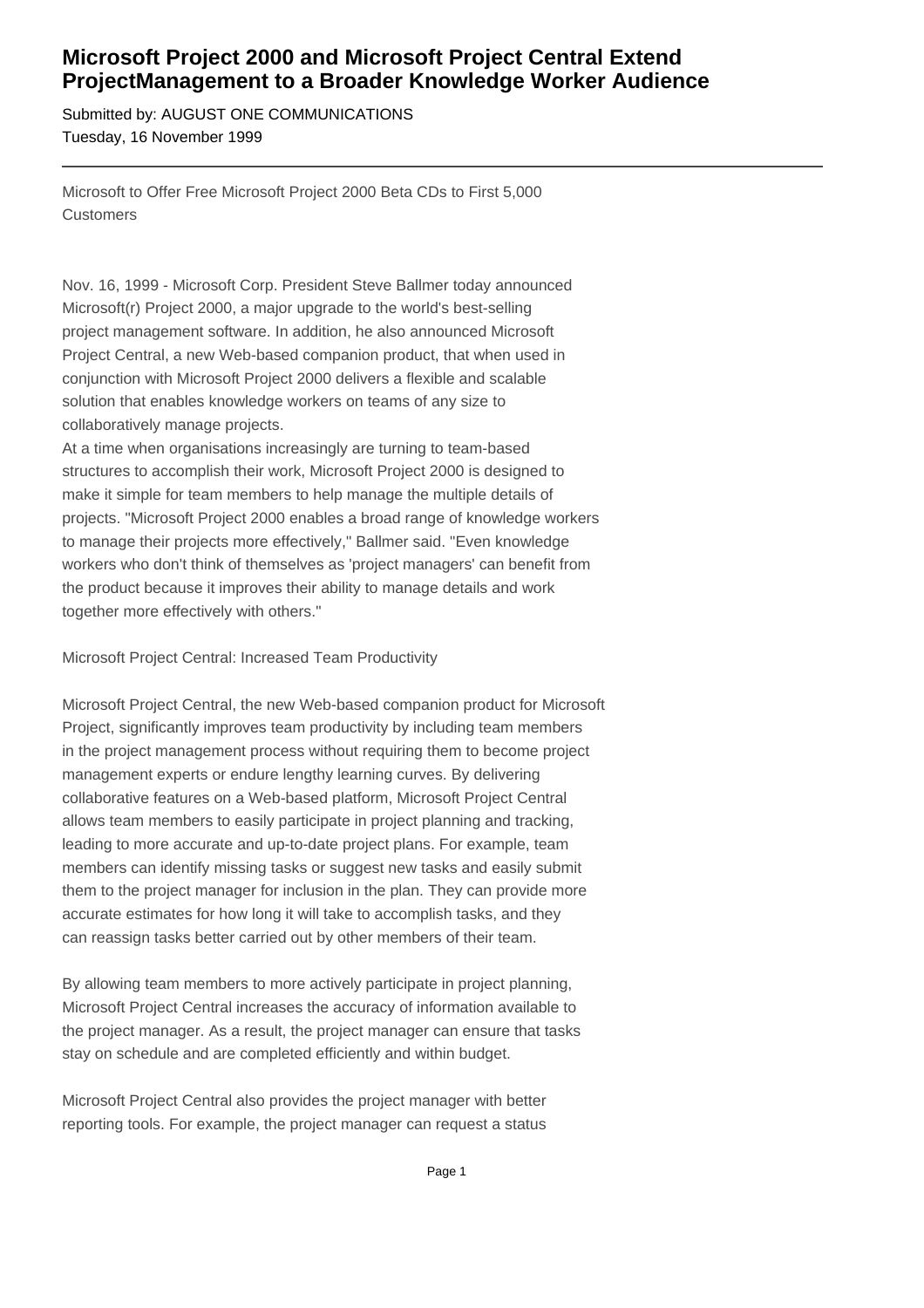report, and Microsoft Project Central will take all the feedback team members submit and consolidate it into a single report, without the project manager having to cut and paste various responses. The project manager can also share project information with company executives who want to follow the progress of projects without having to become project management experts. Using Microsoft Project Central, executives can easily view the status of a single project or multiple projects throughout the organisation from a single view and provide feedback on organisational plans.

"As companies increasingly reap the advantages of teamwork to achieve greater organisational success, it is essential that all knowledge workers have access to critical project information," said Annemarie Duffy, Project Marketing Manager in Microsoft's Business and Productivity Group. "Microsoft Project 2000 and Microsoft Project Central meet this need by making it possible for groups, as well as individuals, to track projects from beginning to end."

"The new release of Microsoft Project combines improvements in existing functionality with new features that offer better control and communication of project information. Each new feature on its own may seem a small improvements, but when they are put together users will appreciate that Microsoft Project 2000 offers major benefits," said Paul Barons, Chairman of the UK Project User Group. "Microsoft Project Central offers many new tools for multi-project consolidation and greater integration with Outlook 2000 features that users have been asking for."

"Tighter web integration enables collaborative applications to be easily and cost effectively developed, this increased functionality enables fast-changing projects to be more readily modelled and managed than ever before. Which is why we and our blue chip clients are excited at the prospect of migrating to Microsoft Project 2000 and Microsoft Project Central," said Paul Driver, President of International Relations at Program Planning Professionals. "Many projects fail as a result of a lack of communication. Microsoft Project 2000 and Microsoft Project Central provide the tools to ensure that all relevant parties are involved in the collaboration of key issues. This disciplined approach helps guarantee project success."

Flexible Analysis of Project Information

In addition to increasing team productivity, Microsoft Project 2000 provides users with greater flexibility for viewing and analysing data, and for compiling reports. Extensive new grouping tools enable project managers to manipulate data to obtain the exact information they need, in the exact format they need. Also, a wide selection of new graphical indicators enables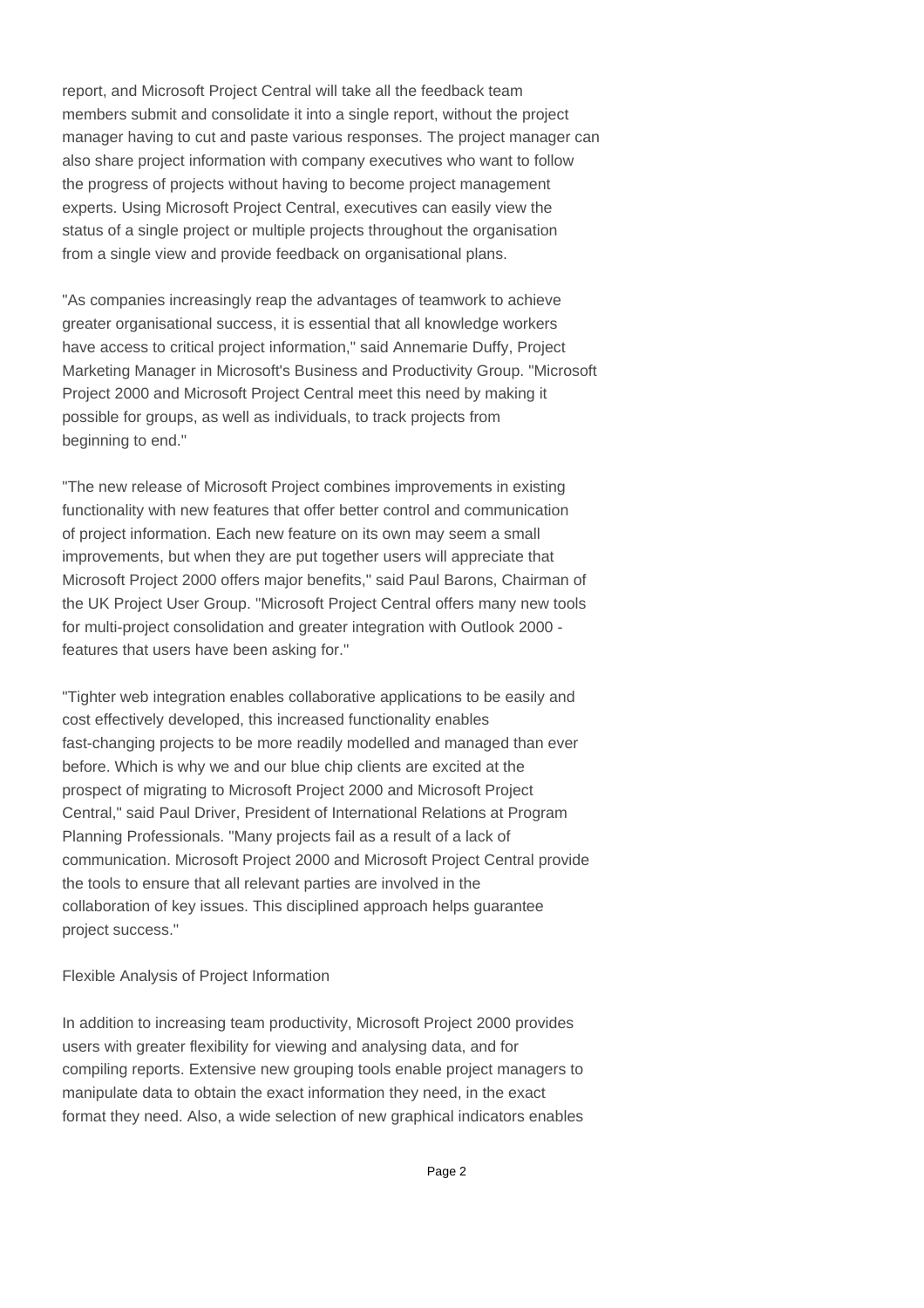them to easily flag aspects of a project that are not going as planned.

Microsoft Project 2000 is easier to learn because it provides the same look that users of Microsoft Office are already familiar with. It comes with predefined templates that managers who are unfamiliar with Microsoft Project can use to quickly begin planning a new project.

## Greater Organisational Efficiency

Microsoft Project 2000 now also provides an easy way to manage organisation wide projects that span multiple teams, departments or workgroups. Faster performance makes Microsoft Project 2000 a more efficient tool for planning large-scale projects. In addition, features such as the Windows(r) Installer technology used in Office 2000 are designed to minimise downtime on projects and keep users up and running longer. Developers also can use Microsoft Project 2000 as the basis for their own custom planning solutions, enabling organisations to address their specialised planning needs.

## Beta Availability and Upgrade Guarantee

Microsoft is offering a free marketing beta of Microsoft Project 2000 to the first 5,000 people who order the CD from the Microsoft Project Web site at http://www.microsoft.com/project/. The CD includes Microsoft Project 2000, Microsoft Project Central and a Windows 2000 Deployment Template for information technology professionals who want to get an advanced start in planning their deployment of the Windows 2000 operating system with Microsoft Project 2000.

After the first 5,000 CDs, customers can order the beta for only the cost of shipping and handling. Microsoft is expected to deliver the final version of Microsoft Project 2000 in the first quarter of next year. The product will come with one copy of Microsoft Project Central, with more user licenses available at an additional cost.

Customers who purchase Microsoft Project 98 between now and April 30, 2000, are eligible for the Microsoft Project Technical Guarantee. The guarantee enables customers who buy Microsoft Project 98 to receive a free copy of Microsoft Project 2000 when it becomes available for retail sale. Microsoft encourages customers who use Microsoft Project 4.1, 4.0 and earlier versions to upgrade to Microsoft Project 98 now to ensure their file formats are compatible with Microsoft Project 2000 when the final product is released next year.